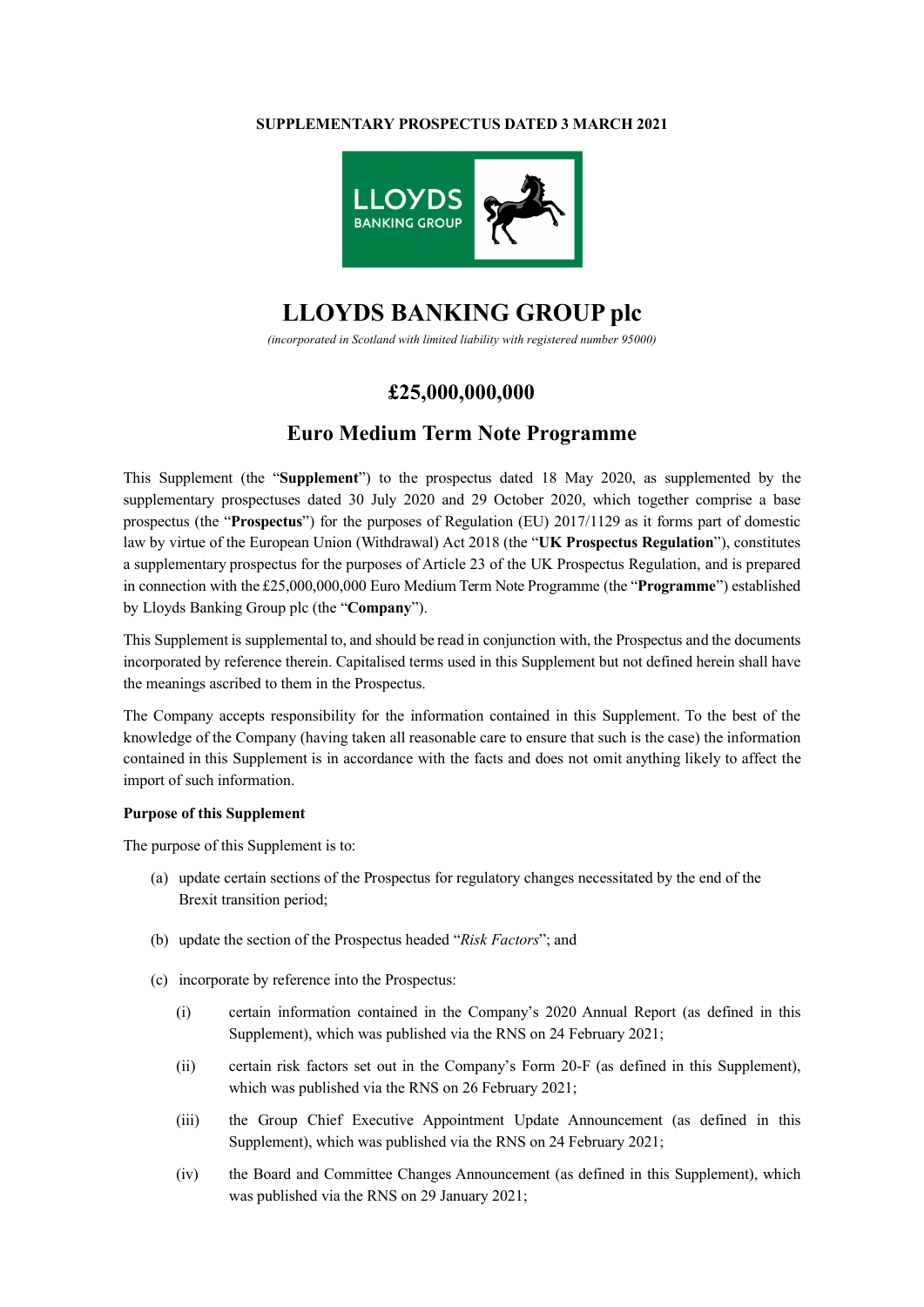- (v) the Chair of Board Risk Committee Changes Announcement (as defined in this Supplement), which was published via the RNS on 3 December 2020; and
- (vi) the Group Chief Executive Officer Changes Announcement (as defined in this Supplement), which was published via the RNS on 1 December 2020.

### **Updates, amendments and supplements**

### **(a) FRONT AND COVER PAGES**

(i) The final sentence of paragraph 3 on page 1 of the Prospectus shall be deleted in its entirety and replaced with the following:

"The Market is a regulated market for the purposes of Article  $2(1)(13A)$  of Regulation (EU) No 600/2014 as it forms part of domestic law by virtue of the European Union (Withdrawal) Act 2018 ("**EUWA**") (the "**UK MiFIR**")."

- (ii) In paragraphs 4 to 6 on page 1 of the Prospectus:
	- (A) all references to "MiFID II" (Directive 2014/65/EU (as amended) shall be construed as "UK MiFIR".
	- (B) all references to the "Prospectus Regulation" (Regulation (EU) 2017/1129 (as amended)) shall be construed as the "UK Prospectus Regulation" (Prospectus Regulation as it forms part of the UK domestic law by virtue of the EUWA).
- (iii) Paragraphs 9 and 10 on pages 1 continuing on to 2 of the Prospectus shall be deleted in their entirety and replaced with the following:

"As at the date of this Prospectus: (i) long-term senior obligations of the Company are rated "BBB+" by S&P, "A3" by Moody's and "A+" by Fitch and (ii) short-term senior obligations of the Company are rated "A-2" by S&P, "P-2" by Moody's and "F1" by Fitch. Each of Fitch and Moody's is established in the United Kingdom (the "**UK**") and is registered under Regulation (EC) No. 1060/2009 as it forms part of domestic law by virtue of the EUWA (the "**UK CRA Regulation**"). S&P is not established in the UK but the ratings it has given to the long-term senior obligations and short-term senior obligations of the Company are endorsed by S&P Global Ratings UK Limited, which is established in the UK and registered under the UK CRA Regulation.

Tranches of Notes to be issued under the Programme will be rated or unrated. Where a Tranche of Notes is to be rated, such rating will not necessarily be the same as the rating assigned to the Notes already issued. Whether or not a rating in relation to any Tranche of Notes will be treated as having been issued or endorsed by a credit rating agency established in the UK and registered under the UK CRA Regulation, will be disclosed in the relevant Final Terms or Pricing Supplement. A security rating is not a recommendation to buy, sell or hold securities and may be subject to suspension, reduction or withdrawal at any time by the assigning rating agency."

(iv) Paragraph 1 on page 3 of the Prospectus shall be deleted in its entirety and replaced with the following:

"**This Prospectus comprises a base prospectus for the purposes of the UK Prospectus Regulation. When used in this Prospectus, "Prospectus Regulation" means Regulation (EU) 2017/1129 (as amended) and "UK Prospectus Regulation" means the Prospectus Regulation as it forms part of the UK domestic law by virtue of the EUWA.**"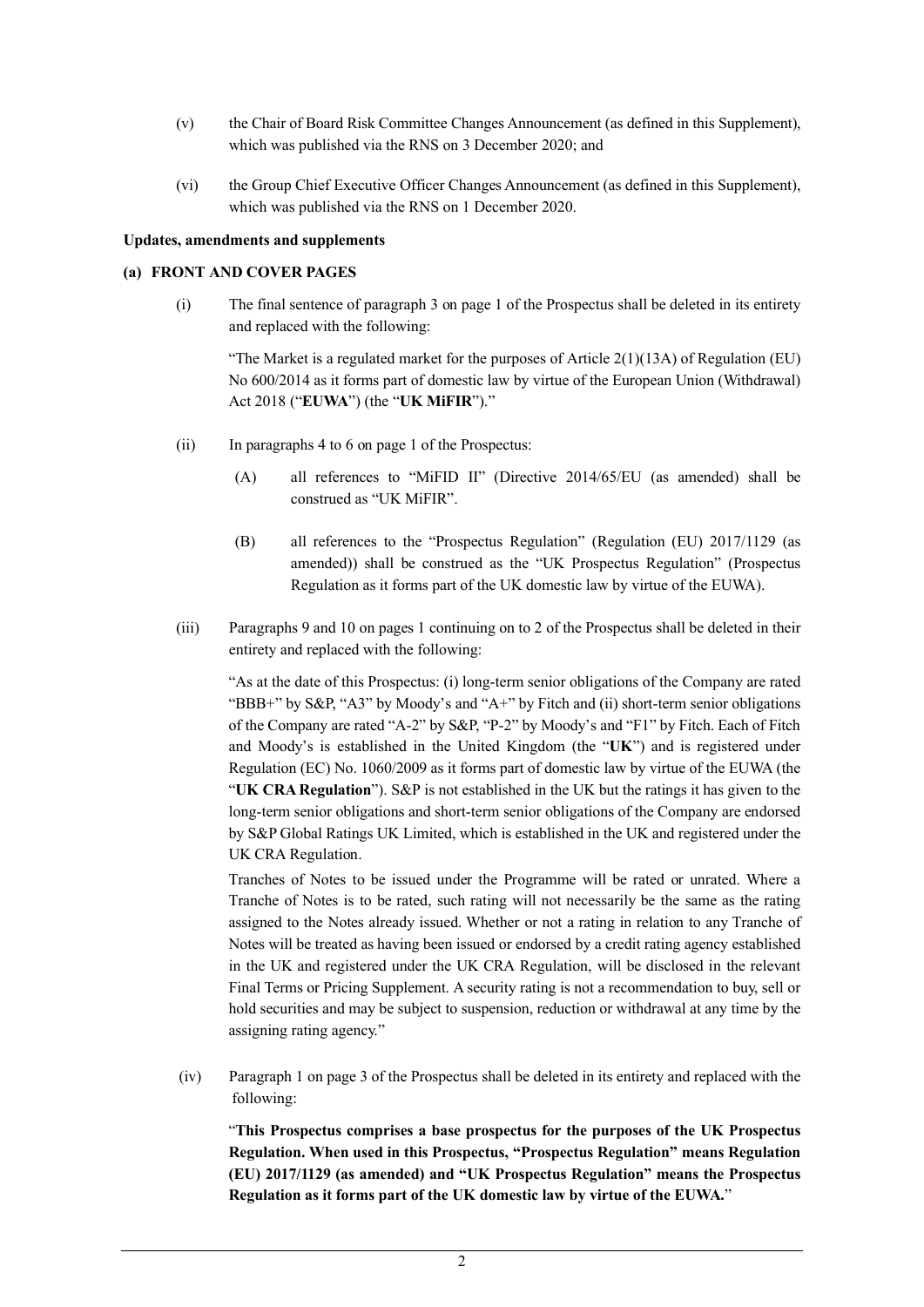(v) The section entitled "*PRIIPS/IMPORTANT – EEA AND UK RETAIL INVESTORS*" at Paragraph 1 on page 5 of the Prospectus shall be deleted in its entirety and replaced with the following:

"**UK MIFIR PRODUCT GOVERNANCE / TARGET MARKET: The Final Terms or Pricing Supplement in respect of any Notes may include a legend entitled "UK MiFIR Product Governance" which will outline the target market assessment in respect of the Notes and which channels for distribution of the Notes are appropriate. Any distributor should take into consideration the target market assessment; however, a distributor subject to the FCA Handbook Product Intervention and Product Governance Sourcebook (the "UK MiFIR Product Governance Rules") is responsible for undertaking its own target market assessment in respect of the Notes (by either adopting or refining the target market assessment) and determining appropriate distribution channels. A determination will be made in relation to each issue of Notes about whether, for the purpose of the UK MiFIR Product Governance Rules, any Dealer subscribing for any Notes is a manufacturer in respect of such Notes, but otherwise neither the Arranger, the Co-arranger nor the Dealers nor any of their respective affiliates will be a manufacturer for the purpose of the UK MiFIR Product Governance Rules.**

**PROHIBITION OF SALES TO EEA RETAIL INVESTORS: The Notes are not intended to be offered, sold or otherwise made available to and should not be offered, sold or otherwise made available to any retail investor in the European Economic Area ("EEA"). For these purposes, a retail investor means a person who is one (or more) of: (i) a retail client as defined in point (11) of Article 4(1) of Directive 2014/65/EU (as amended, "MiFID II"); or (ii) a customer within the meaning of Directive (EU) 2016/97 (the "Insurance Distribution Directive"), where that customer would not qualify as a professional client as defined in point (10) of Article 4(1) of MiFID II. Consequently, no key information document required by Regulation (EU) No 1286/2014 (as amended, the "PRIIPs Regulation") for offering or selling the Notes or otherwise making them available to retail investors in the EEA has been prepared and therefore offering or selling the Notes or otherwise making them available to any retail investor in the EEA may be unlawful under the PRIIPs Regulation.**

**PROHIBITION OF SALES TO UK RETAIL INVESTORS – The Notes are not intended to be offered, sold or otherwise made available to and should not be offered, sold or otherwise made available to any retail investor in the UK. For these purposes, a retail investor means a person who is one (or more) of: (i) a retail client, as defined in point (8) of Article 2 of Regulation (EU) No 2017/565 as it forms part of domestic law by virtue of the EUWA; (ii) a customer within the meaning of the provisions of the FSMA and any rules or regulations made under the FSMA to implement the Insurance Distribution Directive, where that customer would not qualify as a professional client, as defined in point (8) of Article 2(1) of UK MiFIR. Consequently no key information document required by the PRIIPs Regulation as it forms part of domestic law by virtue of the EUWA (the "UK PRIIPs Regulation") for offering or selling the Notes or otherwise making them available to retail investors in the UK has been prepared and therefore offering or selling the Notes or otherwise making them available to any retail investor in the UK may be unlawful under the UK PRIIPs Regulation.**"

(vi) Paragraph 1 on page 7 of the Prospectus shall be deleted in its entirety and replaced with the following: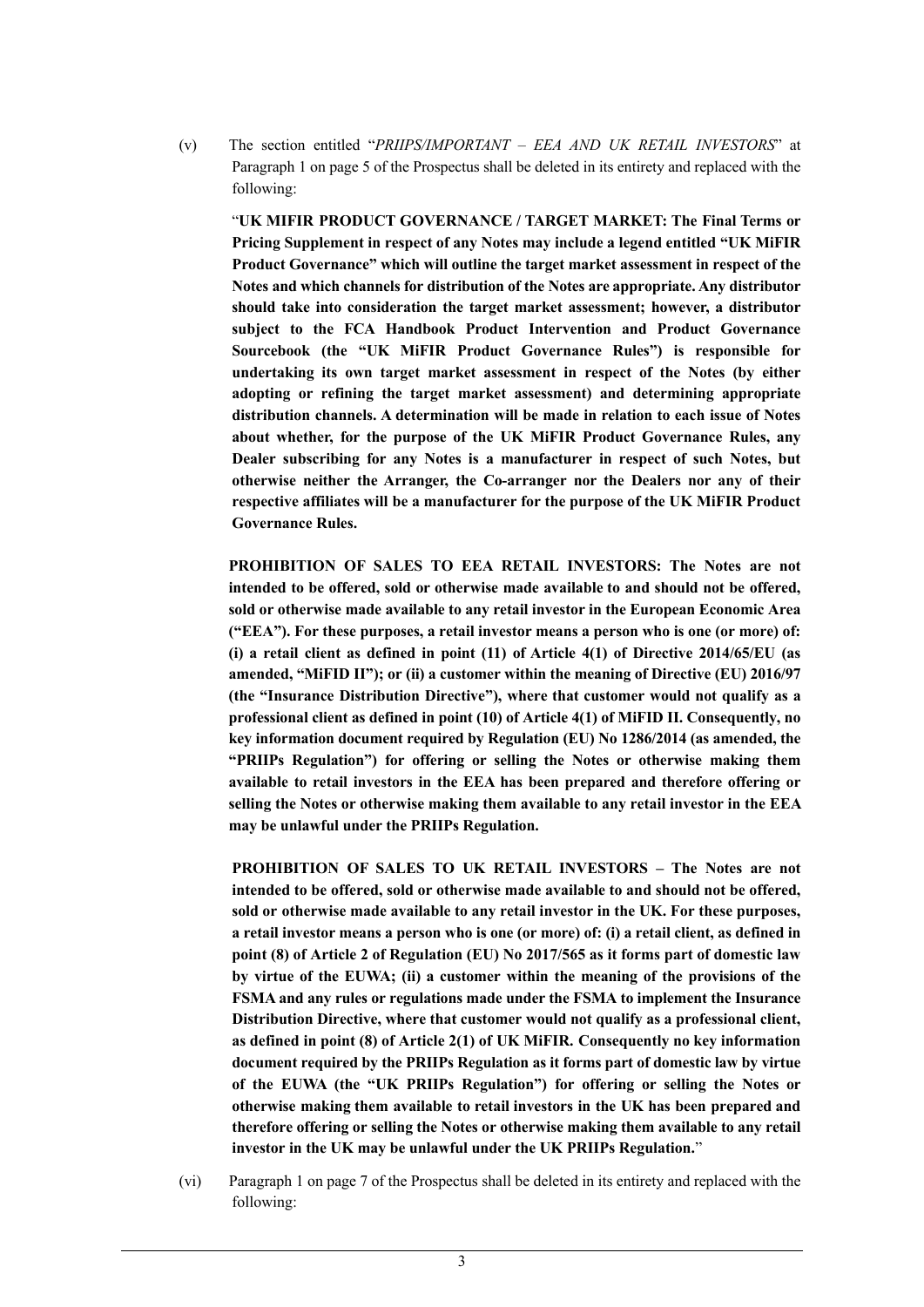"**Interest and/or other amounts payable under the Notes may be calculated by reference to certain reference rates. Any such reference rate may constitute a benchmark for the purposes of the Benchmarks Regulation (Regulation (EU) 2016/1011) as it forms part of domestic law by virtue of the EUWA (the "UK Benchmarks Regulation"). If any such reference rate does constitute such a benchmark, the applicable Final Terms or Pricing Supplement will indicate whether or not the benchmark is provided by an administrator included in the register of administrators and benchmarks established and maintained by the FCA pursuant to Article 36 of the UK Benchmarks Regulation. Not every reference rate will fall within the scope of the UK Benchmarks Regulation. Transitional provisions in the UK Benchmarks Regulation may have the result that the administrator of a particular benchmark is not required to appear in the register of administrators and benchmarks at the date of the relevant Final Terms or Pricing Supplement (or, if located outside the UK, recognition, endorsement or equivalence). The registration status of any administrator under the UK Benchmarks Regulation is a matter of public record and, save where required by applicable law, the Company does not intend to update the relevant Final Terms or Pricing Supplement to reflect any change in the registration status of the administrator.**"

### **(b) DOCUMENTS INCORPORATED BY REFERENCE**

By virtue of this Supplement:

- I. the audited consolidated financial statements of the Company for the financial year ended 31 December 2020, together with the audit report thereon, as set out on pages 215 to 342 and pages 206 to 214, respectively of the Company's Annual Report and Accounts 2020 (RNS Number 1098Q) (the "**2020 Annual Report**"), which has previously been filed with the Financial Conduct Authority;
- II. the sub-sections entitled "Economic and Financial Risks", "Regulatory and Legal Risks" and paragraphs 1 to 11 of the sub-section entitled "Business and Operational Risks" on pages 171 to 175, pages 175 to 179 and pages 179 to 182 respectively, (together, the "**Form 20-F Risk Factors**") of the Company's 2020 Annual Report on Form 20-F (the "**Form 20-F**") which was filed with the U.S. Securities and Exchange Commission and published via the RNS on 26 February 2021 (RNS Number 5527Q) and is is available at a result of  $\alpha$  and  $\alpha$  at  $\alpha$ https://www.lloydsbankinggroup.com/assets/pdfs/investors/financialperformance/lloyds-banking-group-plc/2020/full-year/2020-lbg-form-20f.pdf;
- III. the announcement entitled "Lloyds Banking Group: Update on Executive Appointment" (RNS Number 1079Q), ("**Group Chief Executive Appointment Update Announcement**"), which was published by the Company via the RNS on 24 February 2021;
- IV. the announcement entitled "Board and Committee Changes" (RNS Number 2759N) (the "**Board and Committee Changes Announcement**"), which was published by the Company via the RNS on 29 January 2021;
- V. the announcement entitled "Directorate Change Change of Board Risk Committee" (RNS Number 4333H) (the "**Chair of Board Risk Committee Changes Announcement**"), which was published by the Company via the RNS on 3 December 2020; and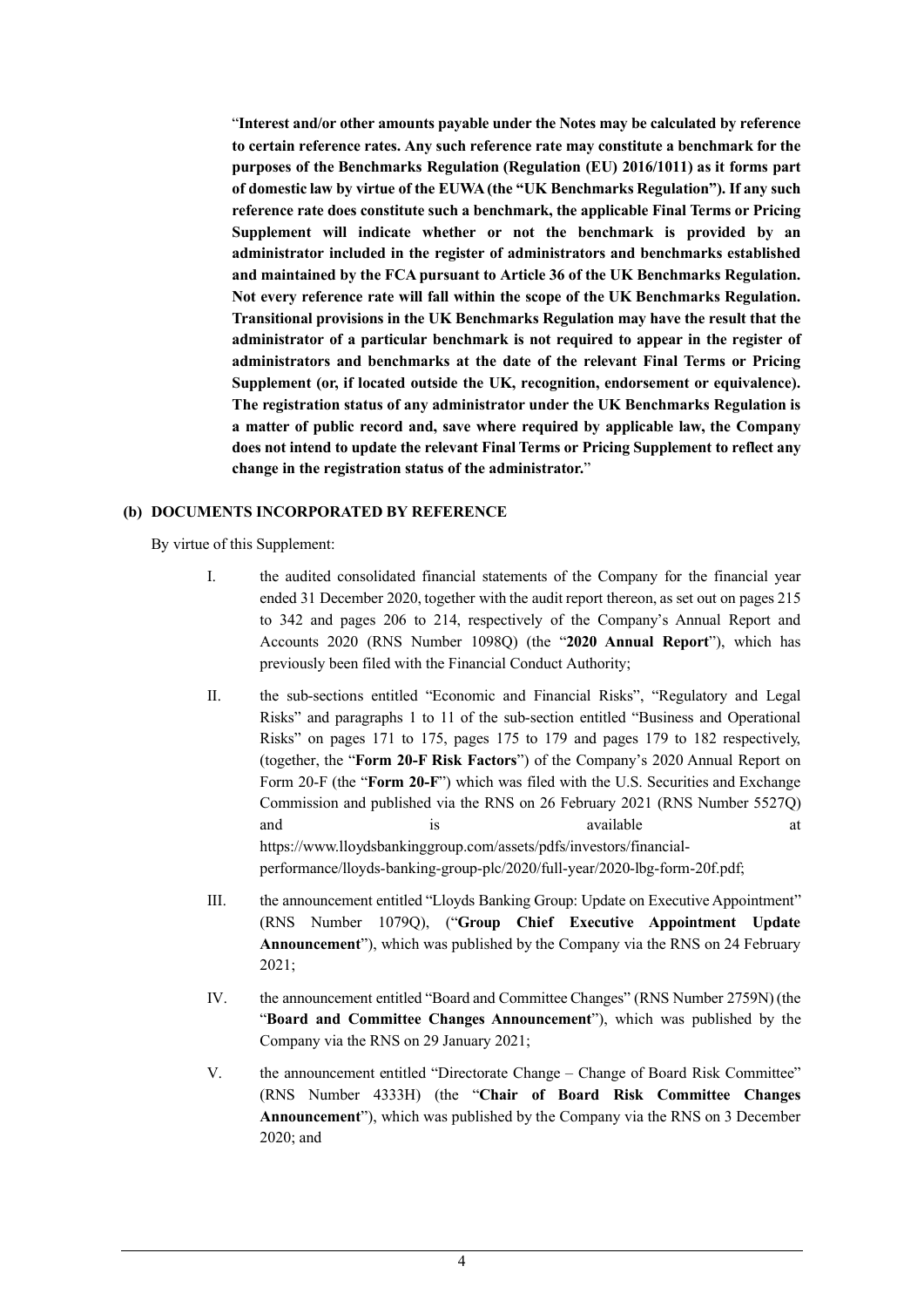VI. the announcement entitled "Director Change – Lloyds Banking Group plc" (RNS Number 0199H) (the "**Group Chief Executive Officer Changes Announcement**"), which was published by the Company via the RNS on 1 December 2020,

shall be deemed to be incorporated in, and form part of, the Prospectus and supplement the section entitled "*Documents Incorporated by Reference*" on pages 12 to 13 of the Prospectus.

Any documents themselves incorporated by reference in the 2020 Annual Report, the Form 20-F Risk Factors, Group Chief Executive Appointment Update Announcement, the Board and Committee Changes Announcement, the Chair of Board Risk Committee Changes Announcement or the Group Chief Executive Officer Changes Announcement shall not form part of the Prospectus.

### **(c) OVERVIEW OF THE PROGRAMME**

- (i) In the section entitled "*Listing and Admission to Trading*" on page 20 of the Prospectus, the reference to "MiFID II" shall be construed "UK MiFIR".
- (ii) Paragraphs 2 and 3 of the section entitled "*Ratings*" on pages 20 to 21 of the Prospectus shall be deleted in its entirety and replaced with the following:

**Ratings** The credit ratings referred to and included in this Prospectus have been issued by S&P, Fitch and Moody's. Each of Fitch and Moody's is established in the UK and is registered the UK CRA Regulation. S&P is not established in the UK, but the ratings it has given to the long-term senior obligations and short-term senior obligations of the Company are endorsed by S&P Global Ratings UK Limited, which is established in the UK and registered under the UK CRA Regulation.

> Tranches of Notes (as defined in "*Overview of the Programme – Method of Issue*") to be issued under the Programme will be rated or unrated. Where a Tranche of Notes is to be rated, such rating will not necessarily be the same as the rating assigned to Notes already issued. Whether or not a rating in relation to any Tranche of Notes will be treated as having been issued or endorsed by a credit rating agency established in the UK and registered under the UK CRA Regulation will be disclosed in the relevant Final Terms or Pricing Supplement. A rating is not a recommendation to buy, sell or hold securities and may be subject to suspension, reduction or withdrawal at any time by the assigning rating agency.

(iii) Paragraph 1 of the section entitled "*Selling Restrictions*" on page 21 of the Prospectus shall be deleted in its entirety and replaced with the following:

**Selling Restrictions** United States, Prohibition of Sales to EEA Retail Investors, Prohibition of Sales to UK Retail Investors, Prohibition of Sales to Swiss Retail Investors, the UK and all jurisdictions listed in "*Selling Restrictions*". Other restrictions may be required in connection with a particular issue of Notes. The Company is Category 2 for the purposes of Regulation S under the Securities Act.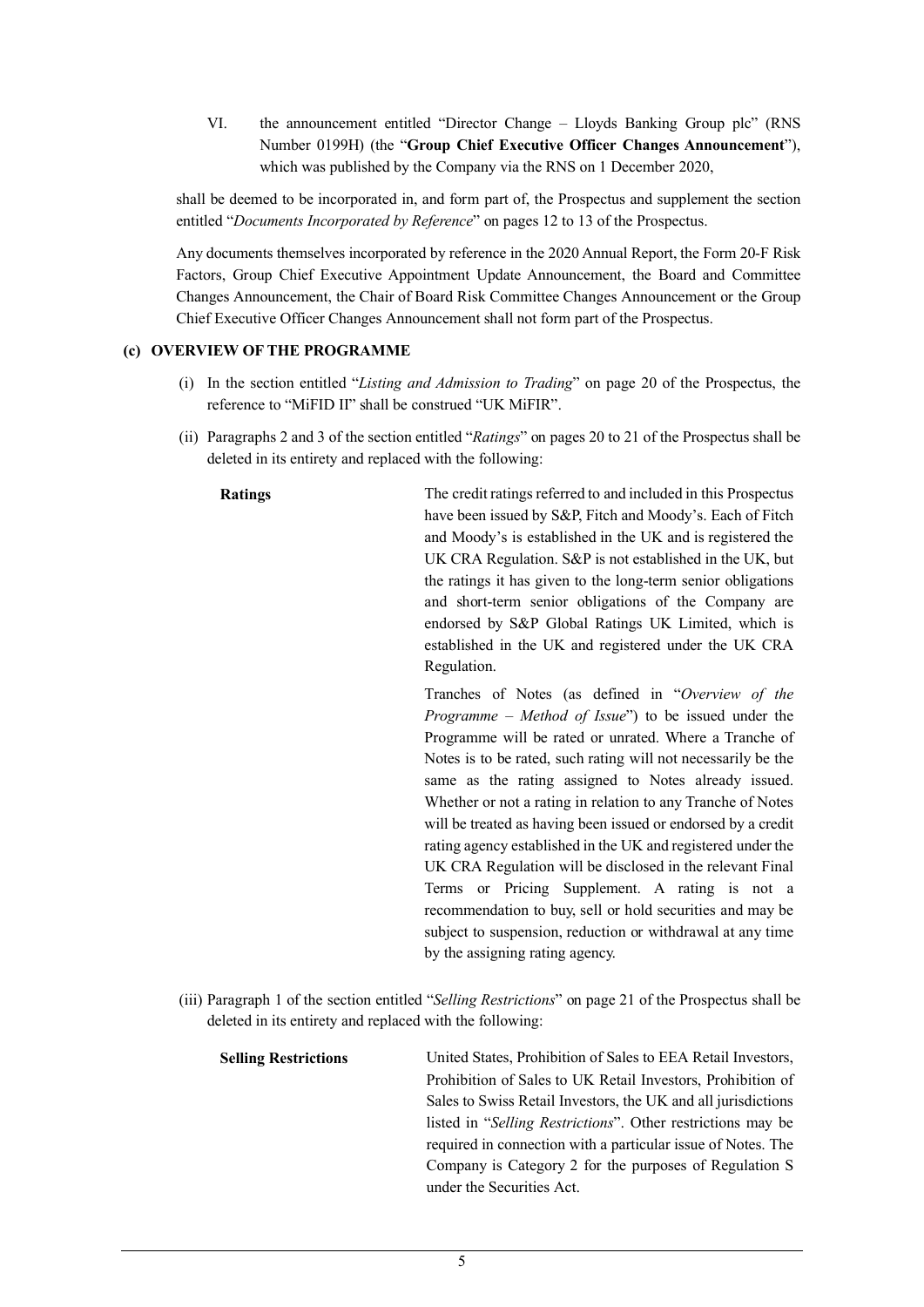### **(d) RISK FACTORS**

The sub-sections entitled "*Economic and Financial Risks*", "*Regulatory and Legal Risks*" and "*Business and Operational Risks*" on pages 22 to 30, pages 30 to 37 and pages 37 to 43 respectively shall be deleted in their entirety and replaced with the Form 20-F Risk Factors which have been incorporated by reference by virtue of this Supplement.

### **(e) LLOYDS BANKING GROUP**

Paragraphs 5 and 6 of the section entitled "*Ratings of the Company*" on page 128 of the Prospectus shall be deleted in its entirety and replaced with the following:

"The credit ratings referred to and included in this Prospectus have been issued by S&P, Fitch and Moody's. Each of Fitch and Moody's is established in the UK and is registered the UK CRA Regulation. S&P is not established in the UK, but the ratings it has given to the long-term senior obligations and shortterm senior obligations of the Company are endorsed by S&P Global Ratings UK Limited, which is established in the UK and registered under the UK CRA Regulation.

Tranches of Notes to be issued under the Programme will be rated or unrated. Where a Tranche of Notes is to be rated, such rating will not necessarily be the same as the rating assigned to Notes already issued. Whether or not a rating in relation to any Tranche of Notes will be treated as having been issued or endorsed by a credit rating agency established in the UK and registered under the UK CRA Regulation will be disclosed in the relevant Final Terms or Pricing Supplement."

### **(f) SELLING RESTRICTIONS**

(i) the paragraph entitled "*Prohibition of Sales to EEA and UK Retail Investors*" on page 147 of the Prospectus shall be deleted in its entirety and replaced with the following:

### "**Prohibition of Sales to EEA Retail Investors**

Each relevant Dealer will be required to represent and agree at the time of issuance of Notes, that it has not offered, sold or otherwise made available and will not offer, sell or otherwise make available any Notes which are the subject of the offering contemplated by this Prospectus as completed by the relevant Final Terms or Pricing Supplement in relation thereto to any retail investor in the European Economic Area. For the purposes of this provision, the expression "retail investor" means a person who is one (or more) of the following:

(i) a retail client as defined in point (11) of Article 4(1) of MiFID II; or

(ii) a customer within the meaning of the Insurance Distribution Directive, where that customer would not qualify as a professional client as defined in point (10) of Article 4(1) of MiFID II."

(ii) the following section shall be added after the existing section entitled "*Prohibition of Sales to EEA and UK Retail Investors*" on page 147 of the Prospectus:

### "**Prohibition of Sales to UK Retail Investors**

Each relevant Dealer will be required to represent and agree at the time of issuance of Notes, that it has not offered, sold or otherwise made available and will not offer, sell or otherwise make available any Notes to any retail investor in the UK. For the purposes of this provision, the expression "retail investor" means a person who is one (or more) of the following:

(i) a retail client, as defined in point (8) of Article 2 of Regulation (EU) No 2017/565 as it forms part of domestic law by virtue of the EUWA; or

(ii) a customer within the meaning of the provisions of the FSMA and any rules or regulations made under the FSMA to implement Directive (EU) 2016/97, where that customer would not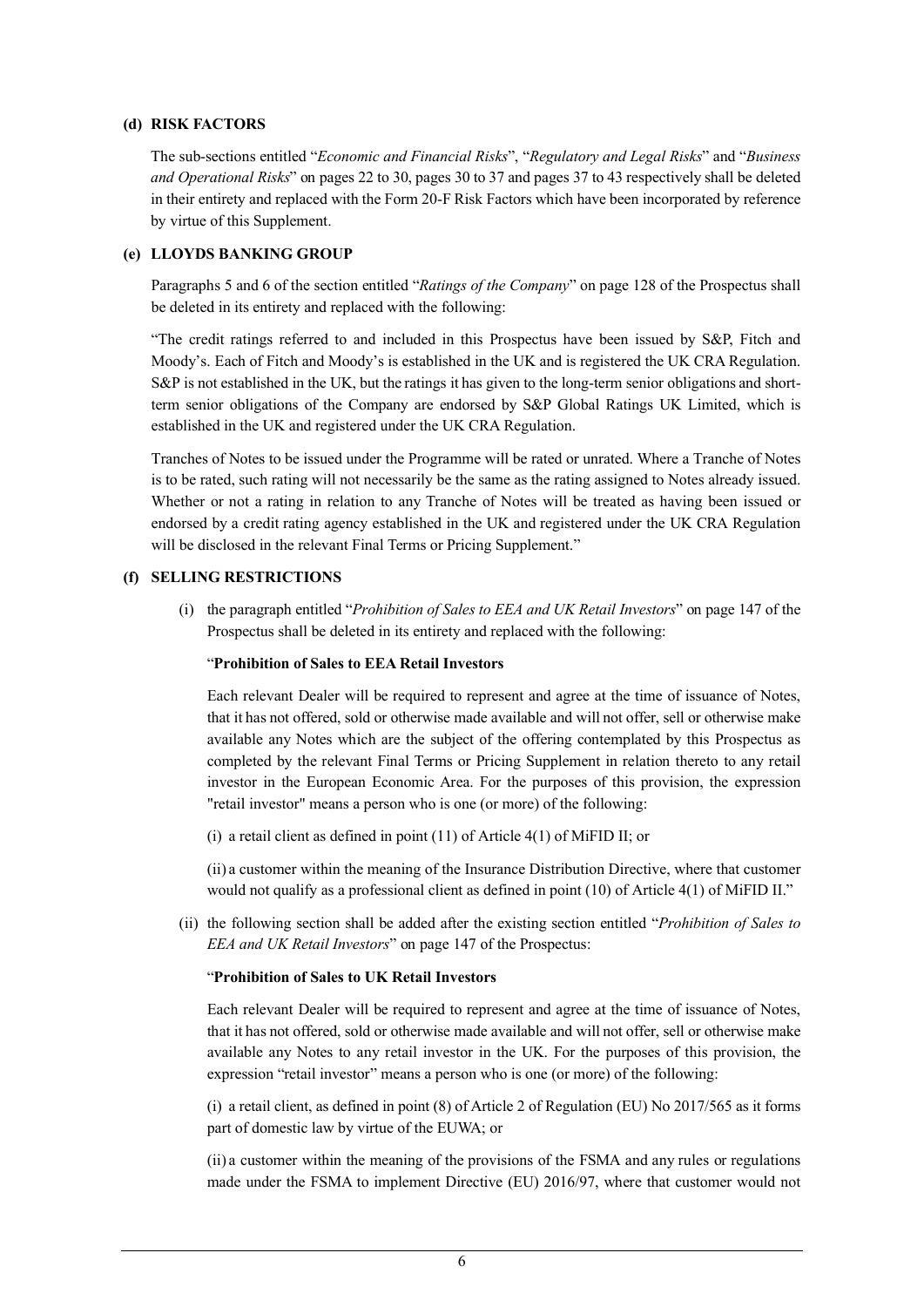qualify as a professional client, as defined in point  $(8)$  of Article 2(1) of Regulation (EU) No 600/2014 as it forms part of domestic law by virtue of the EUWA."

### **(g) FORM OF FINAL TERMS**

(i) The paragraph entitled "*Prohibition of Sales to EEA and UK Retail Investors*" on page 160 of the Prospectus shall be deleted in its entirety and replaced with the following:

"**UK MiFIR product governance / Professional investors and ECPs only target market:** Solely for the purposes of each manufacturer's product approval process, the target market assessment in respect of the Notes has led to the conclusion that: (i) the target market for the Notes is only eligible counterparties, as defined in the FCA Handbook Conduct of Business Sourcebook ("**COBS**"), and professional clients, as defined in Regulation (EU) No 600/2014 as it forms part of domestic law by virtue of the European Union (Withdrawal) Act 2018 (the "**EUWA**") ("**UK MiFIR**"); and (ii) all channels for distribution of the Notes to eligible counterparties and professional clients are appropriate. Any [person subsequently offering, selling or recommending the Notes (a "**distributor**")][distributor] should take into consideration the manufacturers' target market assessment; however, a distributor subject to the FCA Handbook Product Intervention and Product Governance Sourcebook (the "**UK MiFIR Product Governance Rules**") is responsible for undertaking its own target market assessment in respect of the Notes (by either adopting or refining the manufacturers' target market assessment) and determining appropriate distribution channels.

**PROHIBITION OF SALES TO EEA RETAIL INVESTORS:** The Notes are not intended to be offered, sold or otherwise made available to and should not be offered, sold or otherwise made available to any retail investor in the European Economic Area ("**EEA**"). For these purposes, a retail investor means a person who is one (or more) of: (i) a retail client as defined in point (11) of Article 4(1) of MiFID II; or (ii) a customer within the meaning of Directive (EU) 2016/97 (the "**Insurance Distribution Directive**"), where that customer would not qualify as a professional client as defined in point (10) of Article 4(1) of MiFID II. Consequently, no key information document required by Regulation (EU) No 1286/2014 (the "**PRIIPs Regulation**") for offering or selling the Notes or otherwise making them available to retail investors in the EEA has been prepared and therefore offering or selling the Notes or otherwise making them available to any retail investor in the EEA may be unlawful under the PRIIPs Regulation.

**PROHIBITION OF SALES TO UK RETAIL INVESTORS:** The Notes are not intended to be offered, sold or otherwise made available to and should not be offered, sold or otherwise made available to any retail investor in the UK. For these purposes, a retail investor means a person who is one (or more) of: (i) a retail client, as defined in point (8) of Article 2 of Regulation (EU) No 2017/565 as it forms part of domestic law by virtue of the EUWA; (ii) a customer within the meaning of the provisions of the Financial Services and Markets Act 2000 (the "**FSMA**") and any rules or regulations made under the FSMA to implement the Insurance Distribution Directive, where that customer would not qualify as a professional client, as defined in point (8) of Article 2(1) of Regulation (EU) No 600/2014 as it forms part of domestic law by virtue of the EUWA. Consequently no key information document required by the PRIIPs Regulation as it forms part of domestic law by virtue of the EUWA (the "**UK PRIIPs Regulation**") for offering or selling the Notes or otherwise making them available to retail investors in the UK has been prepared and therefore offering or selling the Notes or otherwise making them available to any retail investor in the UK may be unlawful under the UK PRIIPs Regulation."

(ii) The two paragraphs below "**PART A – CONTRACTUAL TERMS**" on page 161 of the Prospectus shall be deleted in their entirety and replaced with the following: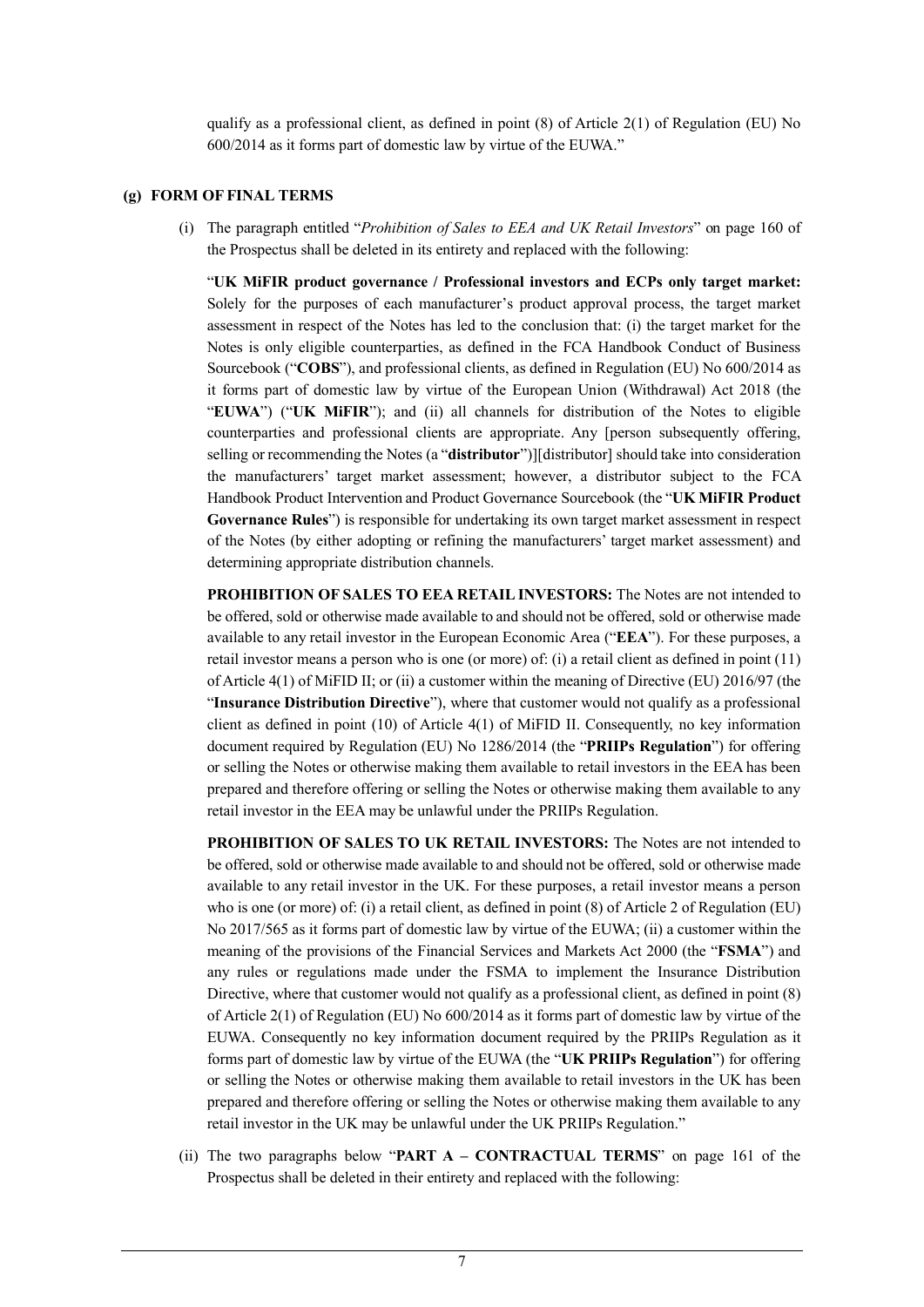"[Terms used herein shall be deemed to be defined as such for the purposes of the Conditions (the "**Conditions**") contained in the Trust Deed dated [**date**] and set forth in the Prospectus dated [**date**] [and the supplemental Prospectus[es] dated [**date[s]**]] which [together] constitute[s] a base prospectus for the purposes of Regulation (EU) 2017/1129 as it forms part of domestic law by virtue of the EUWA (the "**UK Prospectus Regulation**"). This document constitutes the Final Terms of the Notes described herein for the purposes of the UK Prospectus Regulation and must be read in conjunction with such Prospectus [as so supplemented] in order to obtain all the relevant information. The Prospectus [and the supplemental Prospectus[es]] [is] [are] published on the Company's website [●].

[Terms used herein shall be deemed to be defined as such for the purposes of the Conditions (the "**Conditions**") contained in the Trust Deed dated [**original date**] and set forth in the Prospectus dated [**original date**] [and the supplemental Prospectus[es] dated [**date[s]**]] and incorporated by reference into the Prospectus dated [**current date**]. This document constitutes the Final Terms of the Notes described herein for the purposes of Regulation (EU) 2017/1129 as it forms part of domestic law by virtue of the EUWA (the "**UK Prospectus Regulation**") and must be read in conjunction with the Prospectus dated [**current date**] [and the supplemental Prospectus[es] dated [date[s]]], which [together] constitute[s] a base prospectus for the purposes of the UK Prospectus Regulation in order to obtain all the relevant information, save in respect of the Conditions which are extracted from the Prospectus dated [**original date**] [and the Supplemental Prospectus[es] dated [**date[s]**]. The Prospectuses [and the supplemental Prospectus[es]] are published on the Company's website [●]."

(iii) The paragraph entitled "*Relevant Benchmark[s]*" on pages 172 to 173 of the Prospectus shall be deleted in its entirety and replaced with the following:

| Relevant Benchmark[s]: | [[specify benchmark] is provided by [administrator]    |
|------------------------|--------------------------------------------------------|
|                        | legal name]]. As at the date hereof, [[administrator   |
|                        | <i>legal name</i> [[appears]/[does not appear]] in the |
|                        | register of administrators and benchmarks              |
|                        | established and maintained by the FCA pursuant to      |
|                        | Article 36 (Register of administrators and             |
|                        | benchmarks) of the UK Benchmarks                       |
|                        | Regulation]/[As far as the Company is aware, as at     |
|                        | the date hereof, [specify benchmark] does not fall     |
|                        | within the scope of the UK Benchmarks                  |
|                        | Regulation]/[Not Applicable]                           |

### **(h) FORM OF PRICING SUPPLEMENT**

(i) The paragraph 1 on page 174 of the Prospectus shall be deleted in its entirety and replaced with the following:

"No prospectus is required in accordance with Regulation (EU) 2017/1129 as it forms part of domestic law by virtue of the European Union (Withdrawal) Act 2018 (the "**EUWA**"), for the issue of the PR Exempt Notes described herein. The FCA acting under Part VI of FSMA has neither approved or reviewed information contained in this Pricing Supplement."

(ii) The paragraph entitled "*Prohibition of Sales to EEA and UK Retail Investors*" on page 174 of the Prospectus shall be deleted in its entirety and replaced with the following: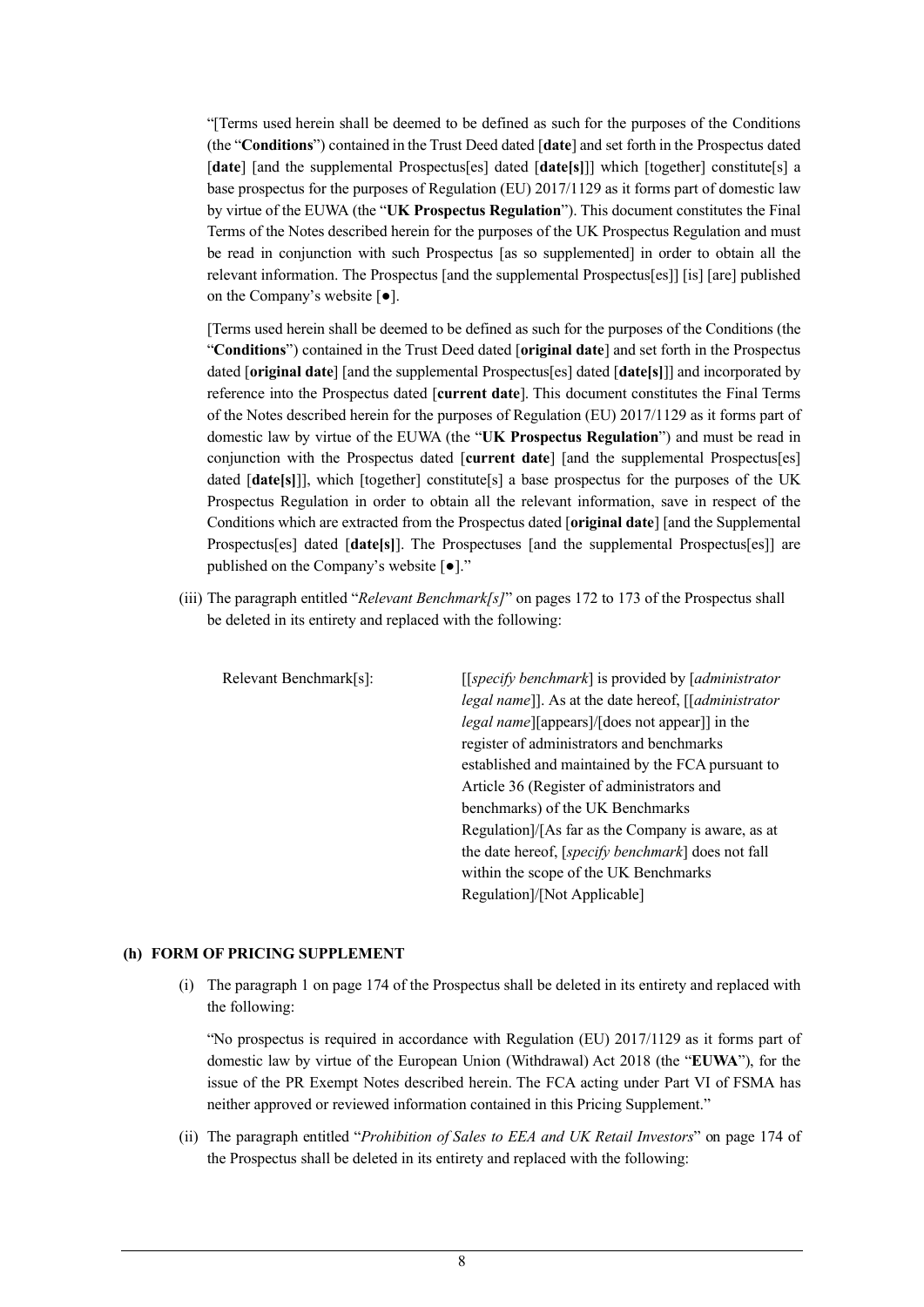"**UK MiFIR product governance / Professional investors and ECPs only target market**: Solely for the purposes of each manufacturer's product approval process, the target market assessment in respect of the Notes has led to the conclusion that: (i) the target market for the Notes is only eligible counterparties, as defined in the FCA Handbook Conduct of Business Sourcebook ("**COBS**"), and professional clients, as defined in Regulation (EU) No 600/2014 as it forms part of domestic law by virtue of the EUWA ("**UK MiFIR**"); and (ii) all channels for distribution of the Notes to eligible counterparties and professional clients are appropriate. Any [person subsequently offering, selling or recommending the Notes (a "**distributor**")][distributor] should take into consideration the manufacturers' target market assessment; however, a distributor subject to the FCA Handbook Product Intervention and Product Governance Sourcebook (the "**UK MiFIR Product Governance Rules**") is responsible for undertaking its own target market assessment in respect of the Notes (by either adopting or refining the manufacturers' target market assessment) and determining appropriate distribution channels.

**PROHIBITION OF SALES TO EEA RETAIL INVESTORS:** The Notes are not intended to be offered, sold or otherwise made available to and should not be offered, sold or otherwise made available to any retail investor in the European Economic Area ("**EEA**"). For these purposes, a retail investor means a person who is one (or more) of: (i) a retail client as defined in point (11) of Article 4(1) of MiFID II; or (ii) a customer within the meaning of Directive (EU) 2016/97 [(the "**Insurance Distribution Directive**")], where that customer would not qualify as a professional client as defined in point (10) of Article 4(1) of MiFID II. Consequently, no key information document required by Regulation (EU) No 1286/2014 (the "**PRIIPs Regulation**") for offering or selling the Notes or otherwise making them available to retail investors in the EEA has been prepared and therefore offering or selling the Notes or otherwise making them available to any retail investor in the EEA may be unlawful under the PRIIPs Regulation.

**PROHIBITION OF SALES TO UK RETAIL INVESTORS:** The Notes are not intended to be offered, sold or otherwise made available to and should not be offered, sold or otherwise made available to any retail investor in the UK. For these purposes, a retail investor means a person who is one (or more) of: (i) a retail client, as defined in point (8) of Article 2 of Regulation (EU) No 2017/565 as it forms part of domestic law by virtue of the EUWA; (ii) a customer within the meaning of the provisions of the Financial Services and Markets Act 2000 (the "**FSMA**") and any rules or regulations made under the FSMA to implement [Directive (EU) 2016/97][the Insurance Distribution Directive], where that customer would not qualify as a professional client, as defined in point (8) of Article 2(1) of Regulation (EU) No 600/2014 as it forms part of domestic law by virtue of the EUWA. Consequently no key information document required by the PRIIPs Regulation as it forms part of domestic law by virtue of the EUWA (the "**UK PRIIPs Regulation**") for offering or selling the Notes or otherwise making them available to retail investors in the UK has been prepared and therefore offering or selling the Notes or otherwise making them available to any retail investor in the UK may be unlawful under the UK PRIIPs Regulation."

(iii) The paragraph entitled "*Relevant Benchmark[s]*" on pages 185 to 186 of the Prospectus shall be deleted in its entirety and replaced with the following:

| Relevant Benchmark[s]: | $[$ [specify benchmark] is provided by $[$ <i>administrator</i>        |
|------------------------|------------------------------------------------------------------------|
|                        | <i>legal name</i> ]]. As at the date hereof, [ <i>[administrator</i> ] |
|                        | <i>legal name</i> [[appears]/[does not appear]] in the                 |
|                        | register of administrators and benchmarks                              |
|                        | established and maintained by the FCA pursuant to                      |
|                        | Article 36 (Register of administrators and                             |
|                        | benchmarks) of the UK Benchmarks                                       |